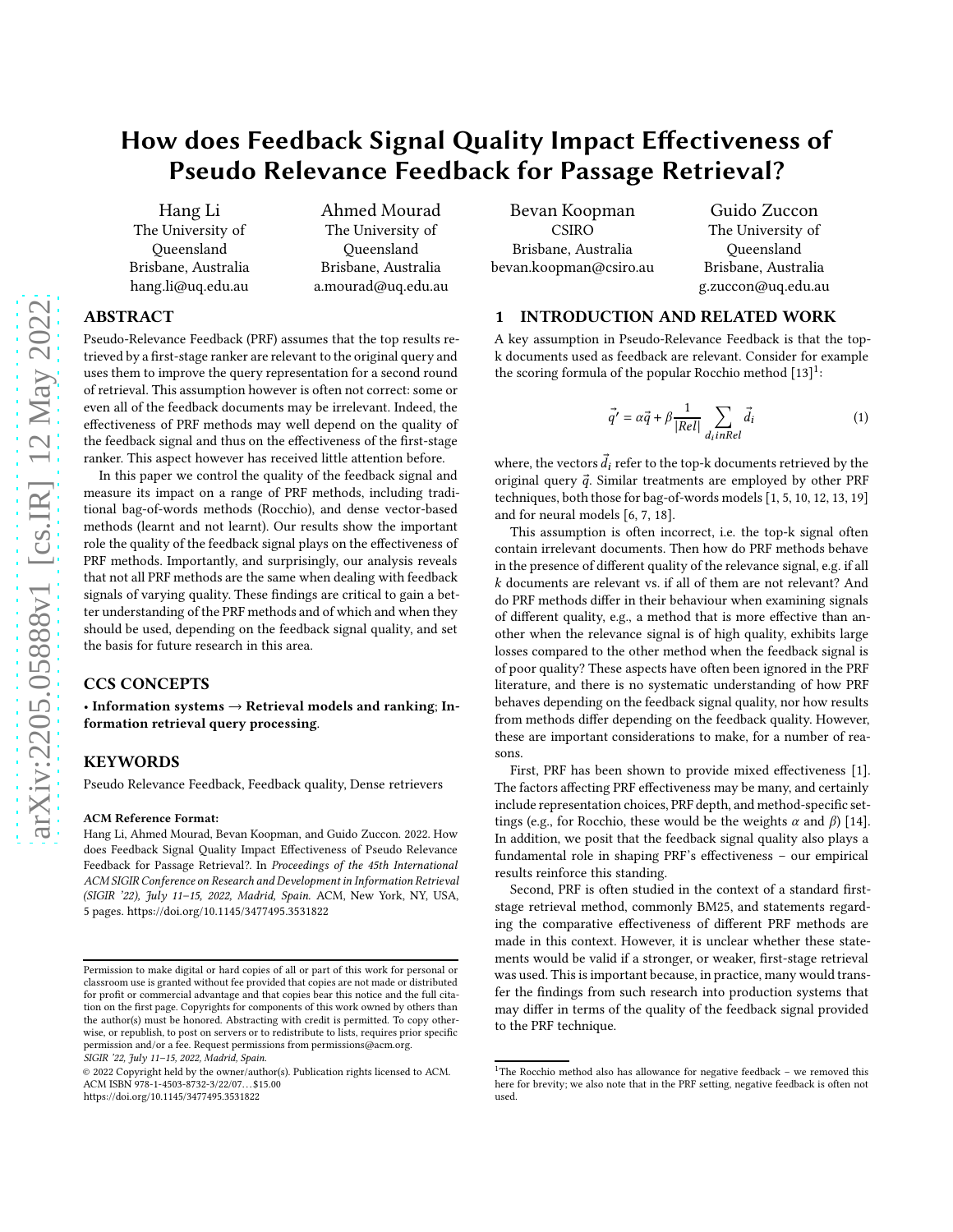In this paper we provide the first systematic understanding of how feedback signal quality impacts the effectiveness of PRF techniques. We do this in the context of the Rocchio method for bag-ofwords models and of two PRF methods for dense retrievers, techniques that have recently gained momentum both in the research literature [\[7](#page-4-8), [18\]](#page-4-9) and in practical adoption [\[6](#page-4-7)].

#### 2 METHOD

The goal of this study is to evaluate how the quality of feedback signals affects the performance of PRF methods. To achieve this, we devise two sets of different experiments to control the PRF signal from two different sources. In this section, we outline how we perform PRF with the controlled feedback signals on top of different initial retrieval methods.

### 2.1 Controlling the Quality of the Feedback Signal

In all experiments, we consider three different levels of quality of the feedback signal: strong, moderate, and weak. In the experiments we use the MS MARCO passage ranking dataset [\[11\]](#page-4-11) and the queries from the TREC Deep Learning Track Passage Retrieval Task 2019 [\[2](#page-4-12)] (TREC DL 2019) and 2020 [\[3\]](#page-4-13) (TREC DL 2020); detailed statistics for these datasets are given in Table [1.](#page-1-0) Assessments in these datasets are graded on a 4-point relevance scale – 0: irrelevant; 1:relevant; 2: highly relevant; 3: perfectly relevant. We define the feedback signal as *strong* if all  $k$  passages included in the signal have relevance label 2 or 3. We define the signal as *moderate* if all  $k$  passages have label 1; otherwise if all passages have label 0 we define the signal and being *weak*. For simplicity, we do not consider *mixed signals*, where the relevance of the passages in the top  $k$  varies, but it is easy to extend this work in that direction. In terms of PRF depth  $k$ , we study  $k = 1$  and  $k = 3$ . This choice was made because the ANCE-PRF [\[18\]](#page-4-9) model checkpoint shared by the original author has been created for  $k = 3$  and thus not optimised for higher values of  $k$ . We also note that Yu et al. [\[18\]](#page-4-9) investigated other depths settings from 0 to 5 and found that the checkpoint with  $k = 3$  provides the highest effectiveness. Furthermore, we highlight that depths values larger than 5-6 are not possible in ANCE-PRF on the MS MARCO corpus because the text of passages beyond those values would be ignored by ANCE-PRF, due to the limited size of input the ANCE encoder accepts.

We first consider the feedback signal obtained from a first-stage retriever. As first stage retrievers, we consider a representative bagof-words method, BM25 [\[12\]](#page-4-5), and three representative dense retrievers methods, namely ANCE [\[16\]](#page-4-14), TCTv2-HN [\[9\]](#page-4-15), and DistillBERT-Balanced [\[4\]](#page-4-16). Once the initial retrieval is performed (results up to rank position 1,000), we filter the results to remove all unjudged passages. Then, we filter once more to form three distinguished rankings by only considering passages with labels 2 and 3 (for strong signal), 1 (for moderate signal) and 0 (for weak signal). From each set, we then sample 12 passages for each query; if a query does not have 12 passages in one of the three sets (e.g., has less than 12 passages with label 1), then the query is discarded from all sets and ignored for the evaluation. The statistics for the resulting filtered datasets are also reported in Table [1.](#page-1-0) The rationale for choosing 12

<span id="page-1-0"></span>Table 1: Statistics of the two datasets considered in our experiments. The statistics of the datasets after we remove the queries that do not have enough judged passages are labeled with (Filtered). We use the Filtered datasets in our experiments.

|                                                | #Oueries | #Passages              | Avg #J/Q       | #Judgements    |
|------------------------------------------------|----------|------------------------|----------------|----------------|
| <b>TREC DL 2019</b><br>TREC DL 2019 (Filtered) | 43<br>36 | 8,841,823<br>8,841,823 | 215.3<br>217.7 | 9.260<br>7.838 |
| <b>TREC DL 2020</b>                            | 54       | 8,841,823              | 210.9          | 11,386         |
| TREC DL 2020 (Filtered)                        | 42       | 8.841.823              | 212.8          | 8.936          |

passages is as follows. First, we recorded the number of judged passages for each relevant level for each query. From this distribution we then identified the smallest amount of judged passages across any label – choosing this amount of passages in our experiment would guarantee that every query then has the same amount of unique passages for signal type. However, since the depth  $k$  values we experimented with are 1 and 3, we also need to ensure the number of selected passages is a multiple of 1 and 3. This last requirement resulted in identifying 12 as the largest suitable number of passages to select<sup>[2](#page-1-1)</sup>.

When  $k = 1$ , we use the 12 passages for each query to generate 12 runs using for each a different passage from the set as the relevance feedback signal. Then, the runs for a query are averaged and results are reported. Thus, for each query, we have 3 main results, one for each level of the feedback signal (i.e. strong, moderate, weak) – each of these was obtained by averaging the results obtained from 12 instances of the corresponding signal.

The process when  $k = 3$  is similar, apart that, for each query, we randomly split the 12 passages into 4 groups, each containing 3 feedback passages. For each query, we take all 4 groups, and perform PRF, to produce 4 runs for a single query, then we average the performance of these 4 runs to get the final performance of for that query, on a specific level of feedback quality. Thus, for each query, we have 3 main results, one for each level of the feedback signal (i.e. strong, moderate, weak) – each of these was obtained by averaging the results obtained from 4 instances of the corresponding signal and each of these contained 3 passages.

We then repeat the settings above, but sampling passages from the qrels<sup>[3](#page-1-2)</sup> rather than from the baseline runs. We do this to remove any influence of a strong or weak first-stage retrieval on our findings. Queries that were excluded before because the rankings contained less than 12 passages of any given label are also ignored here.

#### 2.2 Considered PRF Methods

While there are many methods of retrieval and PRF being proposed in the literature, in this first investigation we consider a subset of these methods that allows us to understand what the impact of

```
<sup>3</sup>The file containing the relevance assessments.
```
<span id="page-1-1"></span> $2\overline{2}$ Note: we removed 7 out of 36 queries from TREC 2019 (removed query ids: '1124210', '443396', '855410', '1117099', '1037798', '1121709', '131843') and 12 out of 42 queries from TREC 2020 (removed query ids: '1116380', '405163', '42255', '1105792', '1115210', '324585', '1131069', '673670', '336901', '768208', '1030303', '258062'). These queries were removed because for each of these queries at least a label was not sufficiently represented (i.e. less than 10 passages).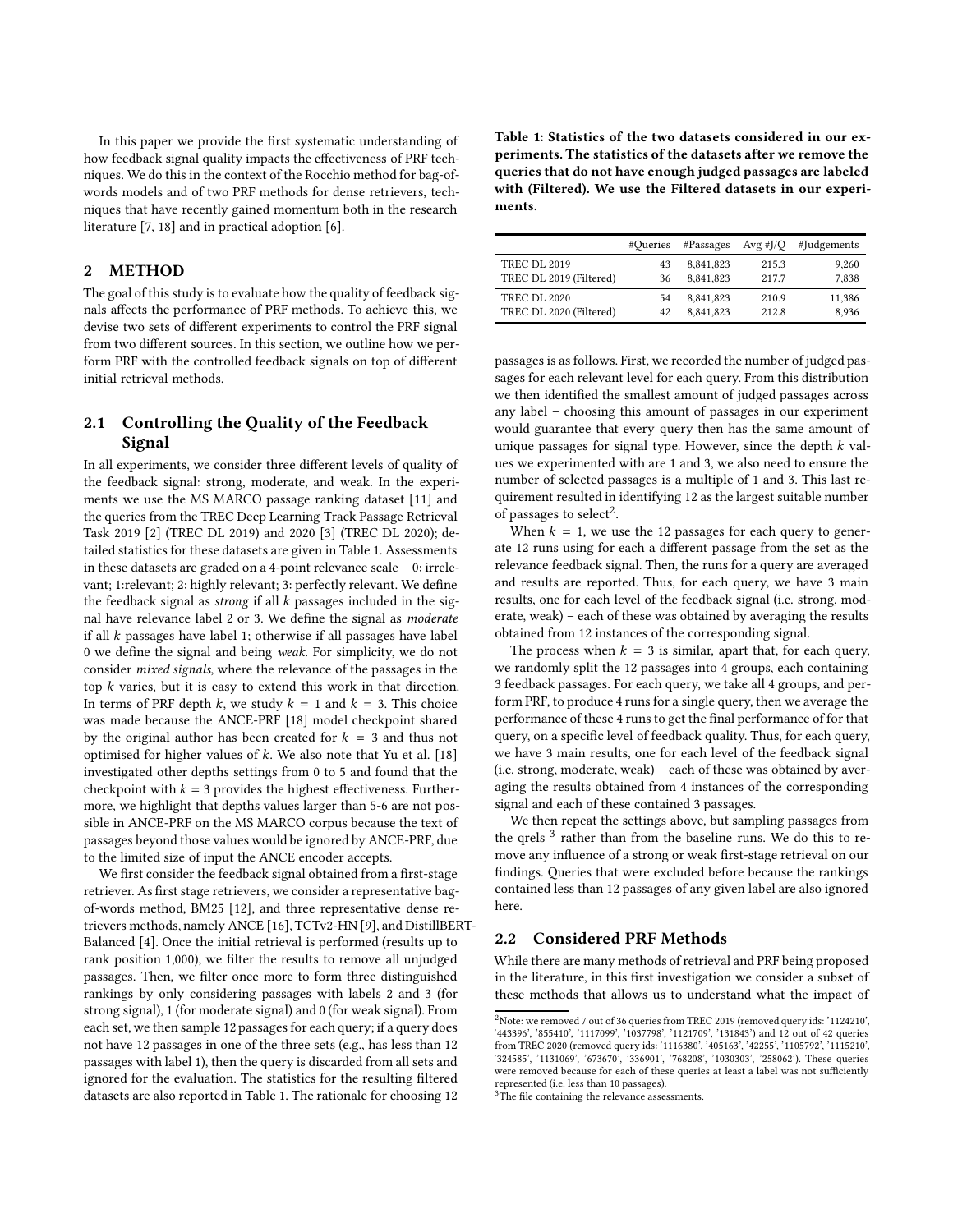feedback quality is on PRF effectiveness with respect to representation type, i.e. bag-of-words vs. dense vectors, and PRF type, i.e. learnt vs. not learnt.

Based on this, we decided to use BM25 as a representative bagof-words method, noting that differences with other methods such as Language Modelling are often not substantial, along withANCE [\[16](#page-4-14)], TCTv2-HN [\[9\]](#page-4-15), and DistillBERT-Balanced [\[4](#page-4-16)] as representative dense retrievers. Note that ANCE is based on RoBERTA, TCTv2-HN on BERT and DistillBERT-Balanced on a reduced version of BERT (learnt with knowledge distillation), and thus do differ to some extent in terms of representation.

Similarly, we selected the ANCE-PRF method [\[18](#page-4-9)] and its extensions to TCTv2-HN and DistillBERT-Balanced by Li et al. [\[7\]](#page-4-8), as representative *learnt* PRF methods. In these methods, in fact, a PRF encoder is fine-tuned to the relevance feedback task. We note that bag-of-words models do not have a corresponding complex trainable method (often tuning is performed but involves optimizing one or a handful of parameters, not the millions of parameters in the considered transformer-based models). We then selected the Vector-PRF method by Li et al. [\[6](#page-4-7)]; specifically we used the Rocchio variant of their method, which follows the general Rocchio PRF formula of Equation [1,](#page-0-1) but where the vectors are the actual dense representations from the dense encoders used for the first stage retrieval. The parameters in these methods are only two  $(\alpha, \beta)$  and we set them to the values used in previous work [\[6](#page-4-7)]. The method can be applied on top of any dense retriever, and we apply it to the 3 dense retrievers considered here. This method has an obvious correspondence in the bag-of-words space: it's the original Rocchio method – thus we consider Rocchio PRF on top of BM25, rather than the more popular RM3 method, to have a direct comparison between bag-of-words and dense retrievers under the same PRF strategy.

For all methods, be it bag-of-words or dense retrievers, learnt PRF (a.k.a. ANCE-PRF and derivatives) or Vector-PRF, we use the implementations available in Anserini/Pyserini [\[8,](#page-4-17) [17\]](#page-4-18) and the checkpoints made available by the corresponding authors of the techniques. We implement Rocchio PRF on top of the bag-of-words model in Pyserini and add this implementation to the GitHub repository associated with our paper $^4$  $^4$ .

#### 3 RESULTS

#### 3.1 Signal Quality and PRF Methods

First, we investigate the interplay between signal quality and the different PRF methods. Table [2](#page-3-0) reports MAP, Reciprocal Rank (RR), nDCG@1,3,10,100, Recall@1000 (R@1000) for the effectiveness of each model with different PRF signal qualities. For simplicity, we only show model effectiveness with PRF depth 3, since either PRF depth 1 or 3 show similar trends.

*Rocchio PRF.* We use Rocchio [\[13\]](#page-4-1) on top of the bag-of-words retrieval model BM25 as well as an adaptation of the Rocchio method for dense retrievers, called Vector PRF [\[6\]](#page-4-7). For the dense retrievers, we applied Vector PRF on top of ANCE, TCTV2-HN and Distill-BERT. The parameter settings are presented in Table [3.](#page-3-1) For BM25,

the Rocchio parameters were set to  $\alpha = 0.75$  and  $\beta = 0.15$ , following previous literature. For all dense methods, they were set to  $\alpha$  = 0.6 and  $\beta$  = 0.4 on TREC DL 2019 and on 2020 (only when  $k = 3$ ) and to  $\alpha = 0.5$  and  $\beta = 0.5$  on TREC DL 2020 when  $k = 1$ . These choices were made based on the results from Li et al. [\[6](#page-4-7)].

Although somewhat tuned, then, this Rocchio PRF method was not "learnt" (as opposed to the learnt PRF methods below).

When bag-of-words are used, the PRF signal extracted from the first stage without further filtering (uncontrolled PRF signal) only improves R@1000 with PRF depth 1,3 and nDCG@3 with PRF depth 1 on TREC DL 2019; nDCG@1 is on par with the BM25 baseline on TREC DL 2020; and all other metrics exhibit drops after the use of PRF. However, when we control the quality of the PRF signals, strong signals substantially enhance the effectiveness over all metrics and datasets; moderate signals marginally improve R@1000; weak signals hurt the effectiveness significantly across all metrics, with some losses even larger than 60% compared to the BM25 baseline model.

When dense retrievers are used, the uncontrolled PRF signal gives rise to improvements across the majority of metrics on both datasets. With strong PRF signals, the improvements are significant across all metrics on both datasets, except for TCTV2+VPRF-Rocchio in nDCG@1 on TREC DL 2019 with PRF depth 3. When the PRF signals are moderate, ANCE+VPRF-Rocchio still achieves significant improvements in terms of MAP, R@1000, and nDCG@100; for TCTV2+VPRF-Rocchio, however, effectiveness decreases quickly compared to the strong signals, resulting in most metrics being now significantly worse than the baseline models on both datasets. A similar behaviour occurs for DistilBERT+VPRF-Rocchio. When the weak PRF signals are used, improvements in TREC DL 2019 are observed only for R@1000 with PRF depth 3 for all three models; improvements in TREC DL 2020 are observed only for ANCE+VPRF-Rocchio with PRF depth 3 and TCTV2+VPRF-Rocchio with PRF depths 1 and 3. With DistilBERT+VPRF-Rocchio in TREC DL 2020 all metrics are worse than the baseline and some losses are larger than 40%.

*Learnt PRF.* We use ANCE-PRF [\[18\]](#page-4-9) and its variants TCTV2- PRF and DistilBERT-PRF [\[7\]](#page-4-8) as example of learnt PRF methods on dense representations. Bag-of-words representations do not have an equivalent, heavily learnt PRF method.

When not controlling the quality of PRF signals, all three models substantially improve the respective models without PRF on most metrics across both datasets. When the PRF signals is strong, all three models improve significantly more over the baseline models on both datasets, except TCTV2-PRF for nDCG@1 on TREC DL 2019. By using moderate signals, for all three models larger improvements only occur for deep metrics, such as MAP, nDCG@100, and R@1000. For other metrics instead, effectiveness is either on par or worse than the baseline models (without PRF), on both datasets. For weak signals, marginal improvements can still be observed for deep metrics, but these are much smaller than for other PRF signal qualities, while losses are abundant and some are larger than 20%.

In conclusion, with strong PRF signals, Rocchio PRF approaches, either BM25+Rocchio or Vector PRF, can improve the performance across all metrics on both datasets. However, when we change to

<span id="page-2-0"></span><sup>4</sup><https://github.com/ielab/Noise-PRF>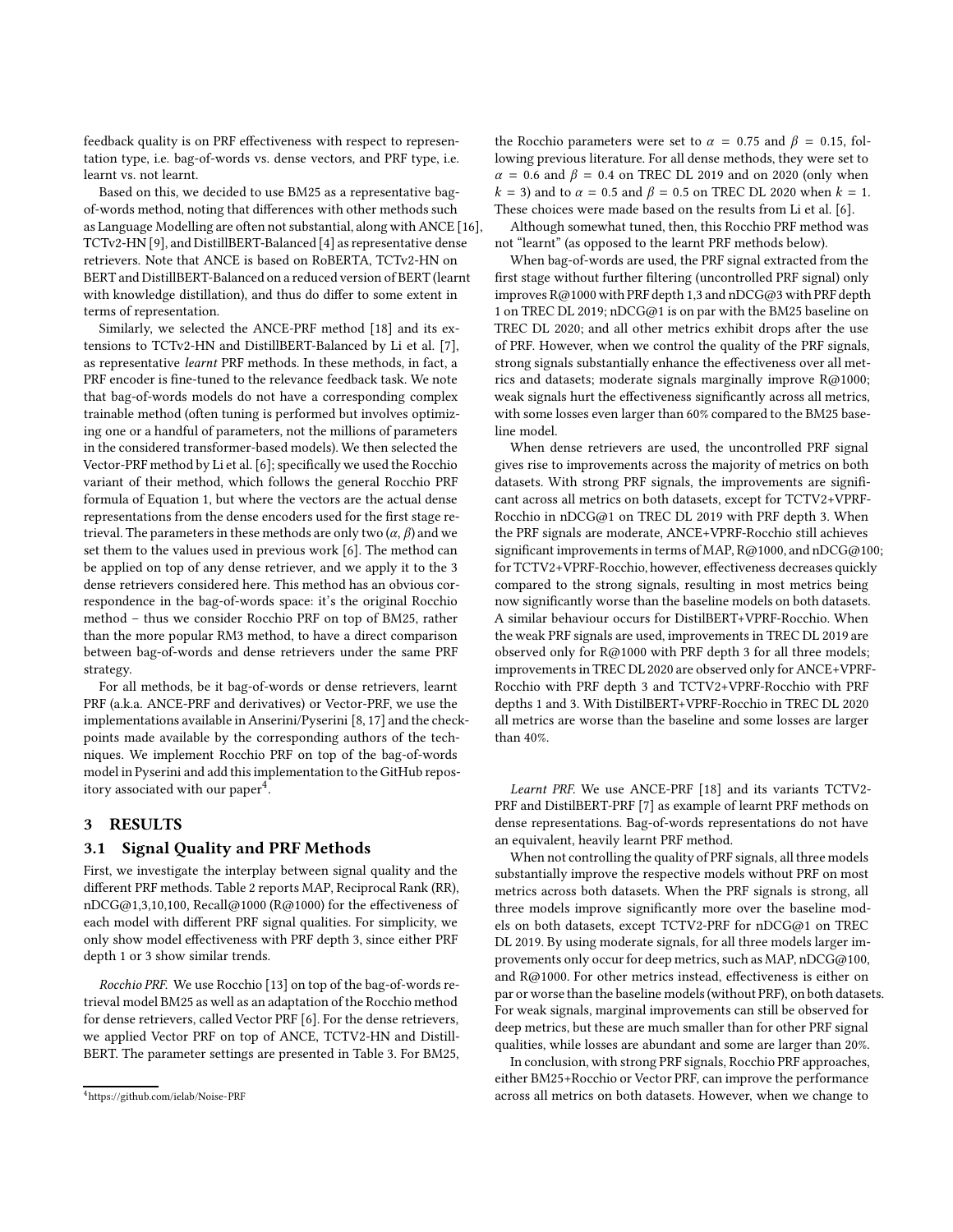<span id="page-3-0"></span>Table 2: Effectiveness of PRF methods across different representations and PRF signal qualities. R stands for the Rocchio PRF method for bag-of-words, baselines are the PRF runs without control of the PRF signal quality (i.e., standard PRF on top  $k$ retrieved documents). For each signal quality, the PRF models are divided into three categories: Rocchio PRF on bag-of-words, VectorPRF-Rocchio on dense retrievers, and trained PRF on dense retrievers. Statistical significance analysis is performed using two-tailed paired Student's ttest with Bonferroni correction; significant differences are marked with †.

|               | Models            | <b>TREC DL 2019</b> |                    |                    |                    |                    |                    |                       | <b>TREC DL 2020</b>          |                    |                    |                    |                    |                    |                              |
|---------------|-------------------|---------------------|--------------------|--------------------|--------------------|--------------------|--------------------|-----------------------|------------------------------|--------------------|--------------------|--------------------|--------------------|--------------------|------------------------------|
|               |                   | MAP                 | RR                 | R@1000             | nDCG@1             | nDCG@3             | nDCG@10            | nDCG@100              | <b>MAP</b>                   | <b>RR</b>          | R@1000             | nDCG@1             | nDCG@3             | nDCG@10            | nDCG@100                     |
|               | <b>BM25</b>       | 0.2697              | 0.7044             | 0.7687             | 0.5972             | 0.5298             | 0.4971             | 0.4945                | 0.2870                       | 0.6531             | 0.7938             | 0.5595             | 0.5155             | 0.4959             | 0.4959                       |
|               | <b>ANCE</b>       | 0.3908              | 0.8501             | 0.8031             | 0.7222             | 0.7022             | 0.6767             | 0.5860                | 0.4047                       | 0.8275             | 0.7804             | 0.7619             | 0.7479             | 0.6806             | 0.5670                       |
|               | TCTV2-HN+         | 0.4676              | 0.8788             | 0.8794             | 0.8009             | 0.7488             | 0.7309             | 0.6631                | 0.4047                       | 0.8275             | 0.7804             | 0.7619             | 0.7479             | 0.6806             | 0.5670                       |
| BASELINE      | DistilBERT        | 0.4832              | 0.8763             | 0.8905             | 0.7454             | 0.7466             | 0.7319             | 0.6698                | 0.4742<br>$0.1936^{\dagger}$ | 0.8677             | 0.8770             | 0.7778             | 0.7887             | 0.7207             | 0.6382<br>$0.3734^{\dagger}$ |
|               | $BM25+R$          | $0.2350^{\dagger}$  | 0.6328             | 0.8044             | $0.5000^{\dagger}$ | 0.4963             | 0.4483             | $0.4318^{\dagger}$    |                              | $0.5198^{\dagger}$ | 0.7447             | $0.4206^{\dagger}$ | $0.4246^{\dagger}$ | $0.3864^{\dagger}$ |                              |
|               | ANCE+VPRF-R       | $0.4300^{\dagger}$  | 0.8177             | 0.8179             | 0.7037             | 0.7023             | 0.6790             | $0.6202^{\dagger}$    | $0.4220^{\dagger}$           | 0.8377             | 0.7958             | 0.7540             | 0.7472             | 0.6841             | 0.5760                       |
|               | TCTV2+VPRF-R      | $0.4949^{\dagger}$  | 0.8682             | 0.8942             | 0.7917             | 0.7464             | 0.7406             | 0.6876                | $0.4904^{\dagger}$           | 0.8321             | $0.8655^{\dagger}$ | 0.7817             | 0.7592             | 0.7144             | $0.6274^{\dagger}$           |
|               | DistilBERT+VPRF-R | $0.5156^{\dagger}$  | 0.8606             | 0.8928             | 0.7731             | 0.7411             | 0.7387             | 0.6897                | $0.4974^{\dagger}$           | 0.8899             | $0.9101^{\dagger}$ | 0.8135             | 0.7973             | 0.7513             | 0.6535                       |
|               | ANCE-PRF          | $0.4423^{\dagger}$  | 0.8721             | 0.8293             | 0.7361             | 0.7204             | 0.7074             | $0.6270$ <sup>1</sup> | $0.4340^{\dagger}$           | $0.8881^{\dagger}$ | 0.8286             | $0.8571^{\dagger}$ | 0.7792             | 0.7275             | 0.5897                       |
|               | TCTV2-PRF         | $0.4901^{\dagger}$  | 0.8615             | 0.8888             | 0.7500             | 0.7606             | 0.7456             | 0.6802                | $0.4864^{\dagger}$           | 0.8774             | $0.8562^{\dagger}$ | $0.8254^{\dagger}$ | 0.8038             | 0.7331             | $0.6252^{\dagger}$           |
|               | DistilBERT-PRF    | 0.4996              | 0.8588             | 0.8968             | 0.7546             | 0.7648             | 0.7386             | 0.6778                | 0.4860                       | 0.8810             | 0.8777             | 0.7976             | 0.7803             | 0.7306             | 0.6293                       |
|               | $BM25+R$          | $0.3706^{\dagger}$  | $0.8334^{\dagger}$ | 0.8412             | 0.6505             | $0.6536^{\dagger}$ | $0.6076^{\dagger}$ | 0.5578                | $0.3936^{\dagger}$           | $0.8859^{\dagger}$ | 0.8422             | $0.7695^{\dagger}$ | $0.7040^{\dagger}$ | $0.6411^{\dagger}$ | 0.5566                       |
| SIGNAL        | ANCE+VPRF-R       | $0.5119^{\dagger}$  | $0.8816^{\dagger}$ | $0.8531^{\dagger}$ | 0.7708             | 0.7690             | 0.7511             | $0.6749$ <sup>1</sup> | $0.5259^{\dagger}$           | $0.9164^{\dagger}$ | 0.8377             | 0.8132             | 0.8158             | $0.7670^{\dagger}$ | $0.6398^{\dagger}$           |
|               | TCTV2+VPRF-R      | $0.5769^{\dagger}$  | 0.9136             | 0.9292             | 0.8002             | 0.7957             | 0.7773             | $0.7366^{\dagger}$    | $0.6018^{\dagger}$           | $0.9484^{\dagger}$ | $0.9142^{\dagger}$ | 0.8323             | 0.8227             | $0.7925^{\dagger}$ | $0.6918^{\dagger}$           |
| STRONG        | DistilBERT+VPRF-R | $0.5931^{\dagger}$  | 0.9410             | 0.9336             | 0.7967             | 0.8068             | 0.7971             | 0.7433                | $0.6022^{\dagger}$           | $0.9738^{\dagger}$ | 0.9255             | 0.8462             | 0.8260             | $0.7955^{\dagger}$ | 0.7030                       |
|               | <b>ANCE-PRF</b>   | $0.4907^{\dagger}$  | 0.9060             | 0.8388             | 0.7986             | 0.7722             | 0.7484             | $0.6583^{\dagger}$    | 0.4798                       | 0.8771             | 0.8241             | 0.7798             | 0.7685             | 0.7249             | 0.6078                       |
|               | TCTV2-PRF         | $0.5326^{\dagger}$  | 0.8807             | 0.9134             | 0.7654             | 0.7641             | 0.7600             | 0.7102                | $0.5348^{\dagger}$           | 0.9220             | $0.8780^{\dagger}$ | 0.8307             | 0.8223             | $0.7683^{\dagger}$ | $0.6512^{\dagger}$           |
|               | DistilBERT-PRF    | $0.5408^{\dagger}$  | 0.8954             | 0.9124             | 0.7963             | 0.7821             | 0.7630             | 0.7041                | $0.5264^{\dagger}$           | 0.9082             | 0.8915             | 0.8185             | 0.8084             | 0.7542             | 0.6561                       |
|               | $BM25+R$          | 0.2641              | $0.5738^{\dagger}$ | 0.7979             | $0.4842^{\dagger}$ | 0.4899             | 0.4871             | 0.4975                | $0.1960^{\dagger}$           | $0.3855^{\dagger}$ | 0.7956             | $0.3740^{\dagger}$ | $0.3821^{\dagger}$ | $0.4039^{\dagger}$ | $0.4358^{\dagger}$           |
| <b>SIGNAL</b> | ANCE+VPRF-R       | 0.4365              | 0.8278             | 0.8477             | 0.7161             | 0.6951             | 0.6845             | 0.6444                | $0.3541^{\dagger}$           | $0.6839^{\dagger}$ | 0.8174             | $0.6177^{\dagger}$ | $0.6286^{\dagger}$ | 0.6091             | 0.5738                       |
| 凹             | TCTV2+VPRF-R      | 0.4675              | 0.7999             | 0.9088             | $0.7164^{\dagger}$ | 0.7060             | 0.7052             | 0.6861                | 0.3754                       | $0.5763^{\dagger}$ | $0.8830^{\dagger}$ | $0.5321^{\dagger}$ | $0.5665^{\dagger}$ | $0.5792^{\dagger}$ | 0.6124                       |
| Мореват       | DistilBERT+VPRF-R | 0.4847              | 0.8143             | 0.9193             | 0.7029             | 0.7049             | 0.7075             | 0.6981                | $0.4075^{\dagger}$           | $0.6412^{\dagger}$ | 0.8889             | $0.5747^{\dagger}$ | $0.6140^{\dagger}$ | 0.6440             | 0.6315                       |
|               | ANCE-PRF          | $0.4369^{\dagger}$  | 0.7740             | 0.8324             | 0.6620             | 0.6905             | 0.6936             | 0.6385                | 0.3703                       | $0.6882^{\dagger}$ | 0.8143             | $0.6359^{\dagger}$ | $0.6409^{\dagger}$ | 0.6302             | 0.5627                       |
|               | TCTV2-PRF         | 0.4841              | 0.8550             | 0.8977             | 0.7558             | 0.7403             | 0.7338             | 0.6915                | $0.4684^{\dagger}$           | 0.8540             | 0.8583             | 0.7791             | 0.7545             | 0.7113             | $0.6355^{\dagger}$           |
|               | DistilBERT-PRF    | 0.5049              | 0.8779             | 0.9069             | 0.7755             | 0.7472             | 0.7369             | 0.6900                | 0.4701                       | 0.8215             | 0.8816             | 0.7229             | 0.7499             | 0.7018             | 0.6340                       |
|               | $BM25+R$          | $0.1957^{\dagger}$  | $0.3917^{\dagger}$ | 0.7641             | $0.2118^{\dagger}$ | $0.2518^{\dagger}$ | $0.2902^{\dagger}$ | 0.3643                | $0.1839^{\dagger}$           | $0.3712^{\dagger}$ | 0.7433             | $0.2153^{\dagger}$ | $0.2389^{\dagger}$ | $0.2866^{\dagger}$ | $0.3506^{\dagger}$           |
| SIGNAL        | ANCE+VPRF-R       | 0.3915              | 0.7886             | 0.8130             | 0.6713             | 0.6526             | 0.6480             | 0.5836                | $0.3180^{\dagger}$           | $0.6949^{\dagger}$ | 0.7832             | $0.5575^{\dagger}$ | $0.5609^{\dagger}$ | $0.5250^{\dagger}$ | $0.4968^{\dagger}$           |
|               | TCTV2+VPRF-R      | 0.4408              | 0.8036             | 0.8875             | $0.6921^{\dagger}$ | 0.6608             | 0.6692             | 0.6351                | $0.3440^{\dagger}$           | $0.5926^{\dagger}$ | 0.8352             | $0.4484^{\dagger}$ | $0.4785^{\dagger}$ | $0.4792^{\dagger}$ | 0.5031                       |
| ×             | DistilBERT+VPRF-R | 0.4441              | 0.8022             | 0.8970             | $0.6667^{\dagger}$ | $0.6622^{\dagger}$ | 0.6561             | 0.6371                | $0.3904^{\dagger}$           | $0.7441^{\dagger}$ | 0.8603             | $0.5903^{\dagger}$ | $0.5873^{\dagger}$ | $0.5702^{\dagger}$ | $0.5555^{\dagger}$           |
| ≋             | ANCE-PRF          | 0.3929              | $0.7121^{\dagger}$ | 0.8159             | $0.5232^{\dagger}$ | $0.5733^{\dagger}$ | $0.5906^{\dagger}$ | 0.5791                | 0.3594                       | $0.7185^{\dagger}$ | 0.7911             | $0.6181^{\dagger}$ | $0.6142^{\dagger}$ | 0.5935             | 0.5280                       |
|               | TCTV2-PRF         | 0.4705              | 0.8487             | 0.8890             | 0.7315             | 0.7110             | 0.7053             | 0.6582                | $0.4703^{\dagger}$           | 0.8827             | $0.8551^{\dagger}$ | 0.7748             | 0.7488             | 0.7001             | 0.6079                       |
|               | DistilBERT-PRF    | 0.5047              | 0.8757             | 0.9002             | 0.7639             | 0.7386             | 0.7262             | 0.6789                | 0.4746                       | 0.8626             | 0.8747             | 0.7474             | 0.7675             | 0.6991             | 0.6213                       |
|               |                   |                     |                    |                    |                    |                    |                    |                       |                              |                    |                    |                    |                    |                    |                              |

<span id="page-3-1"></span>Table 3: The Rocchio parameter settings for both datasets, with different PRF depths and different models.

|                  | Depth |               |              | TREC DL 2019 TREC DL 2020 |
|------------------|-------|---------------|--------------|---------------------------|
| <b>BOW</b>       | all   | $\alpha$<br>ß | 0.75<br>0.15 | 0.75<br>0.15              |
| Dense Retrievers |       | $\alpha$<br>ß | 0.6<br>0.4   | 0.5<br>0.5                |
|                  | 3     | $\alpha$      | 0.6<br>0.4   | 0.6<br>0.4                |

use only moderate signals, BM25+Rocchio only can marginally improve deep recall, where ANCE+VPRF-Rocchio is more resilient to this change and show substantial improvements over all deep metrics, TCTV2+VPRF-Rocchio and DistilBERT+VPRF-Rocchio, on the other hand, also drops quickly. For using weak signals, BM25+Rocchio suffers more than 60% loss on several metrics compares to BM25, marginal improvements can be observed only for ANCE+VPRF-Rocchio and TCTV2+VPRF-Rocchio, where DistilBERT+VPRF-Rocchio still suffers from substantial loss. For the learnt PRF approaches, all three models show a more stable resilient of signal quality change, even with weak signal, the worst performance are just about 20% lower than the baseline.

#### 3.2 Signal Quality and Representations

Next, we investigate how representations from different models impact effectiveness. For this analysis, we only consider the Rocchio PRF method (called Vector-PRF or VPRF-Rocchio for dense retrievers), as this is the only PRF method for which we have both bag-of-words and dense representations. We again refer to the results in Table [2.](#page-3-0)

For the bag-of-words representation (BM25 + Rocchio), effectiveness drops very quickly when moving from a strong signal to a weak signal: losses at times reach 80% for some metrics. This trend is observed across all datasets and metrics.

We now consider dense representations. ANCE+VPRF-Rocchio exhibits more stable behaviour with respect to changes of feedback signal quality than when bag-of-words are used: losses in the worst conditions are up to only 30%. However, TCTV2+VPRF-Rocchio